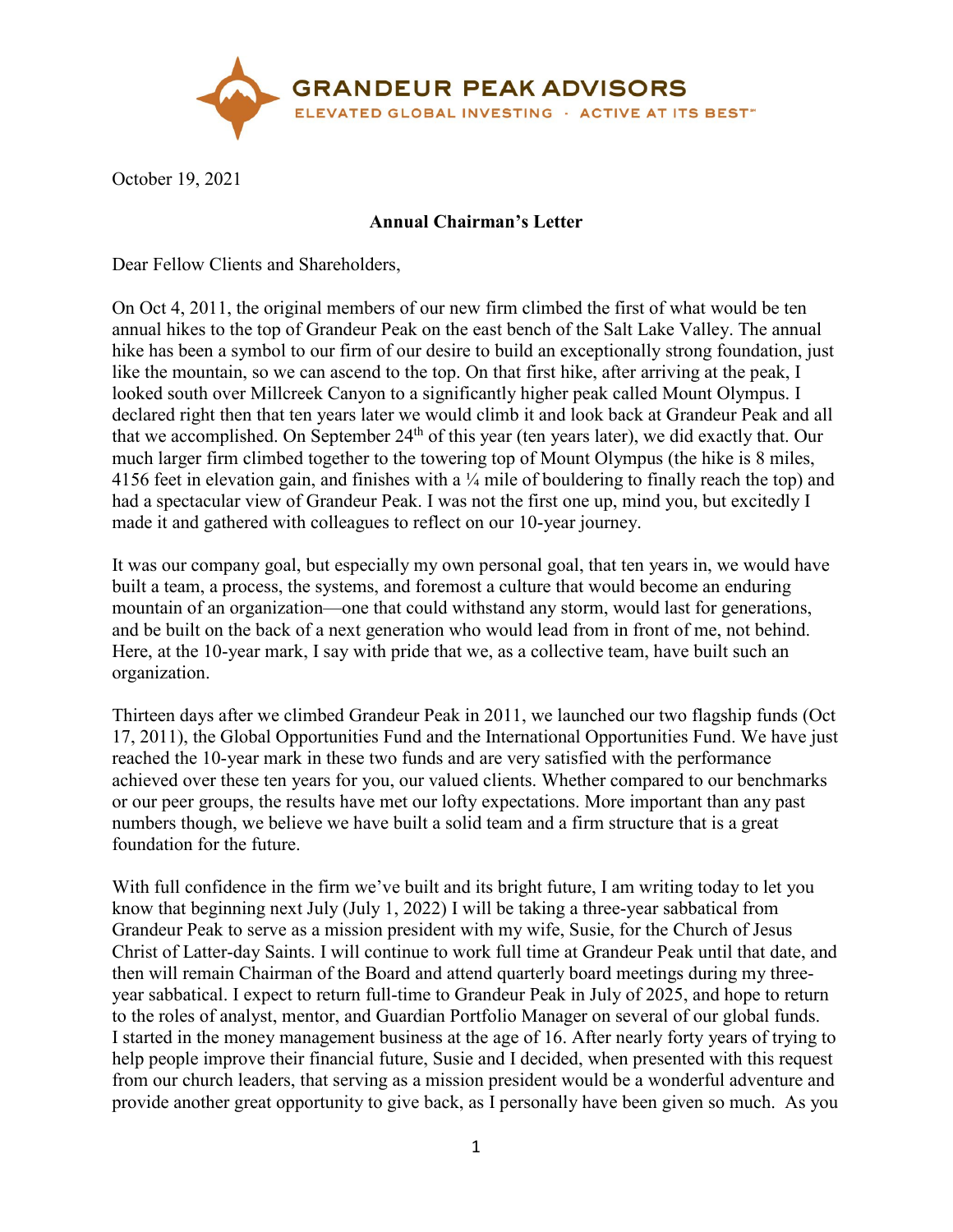

may remember, I served as a missionary in France for two years as a 19-year-old young man, and found it to be a challenging and wonderfully rewarding experience. My church/religion has been a central and important part of my entire life. Susie and I believe we can spread a message of hope and peace, tolerance and love. The chance to oversee, nurture and love a hundred or more missionaries is a great responsibility and something we are excited to undertake. Working with young people is a real passion of ours. I have been blessed by so many mentors in my life and I love playing this role for future generations.

During my three-year sabbatical, I will remain engaged in the strategic direction of the firm through quarterly board meetings, but I will be doing no meaningful research to help our investment team. I also intend to remain one of the largest individual shareholders in the Funds. The firm has been crafted with considerable thought generationally such that we have strong leadership at every age and experience level, and so I am extremely confident in our team. We have great research leadership in the generations on my heels. Our current CEO, CIO and Director of Research have now been in their positions for roughly five years and the results have been outstanding under their leadership. They are fully seasoned, and are nearly the age I was when we started Grandeur Peak. In the generation after them, we have a deputy CIO and deputy DOR who have been in their roles for several years as well. Under the collective leadership of this group, 2020 and 2021 have been some of the best, if not the best, years in our company. We also have a core team of veteran portfolio managers one generation younger than I who have achieved outstanding results. Not being part of the founding group, nor the new rising generation of interns-turned-analysts, this middle generation comprises the unsung heroes of our firm. We appreciate the tremendous contributions they have made collectively, and the great experience and depth they give us as a team.

Maybe the biggest highlight of 2021 for me is the promotion of five of our senior analysts to portfolio managers. Conner Whipple, Spencer Hackett, Ben Gardiner, Phil Naylor and Tyler Glauser originally joined us as interns years ago while in college. They've been with us seven plus years now. Over the last couple of years, they have each earned a master's degree at excellent schools at home and abroad<sup>[1](#page-1-0)</sup>, while continuing to work at Grandeur Peak part-time, and then returned to us full-time. I was promoted to portfolio manager (PM) at a similar age. I believe they are far better prepared than I was because of the rigor of our training program and the way we have empowered them to be important contributors from the first day they walked through the door. We estimate they've each touched 750-1000 companies, possibly more, and have visited dozens of countries in their time with us. Just a few years behind this group, Preston Williams and Dane Nielson completed their CFA designations this year, and are likely to seek master's degrees in future years; and then we have a wave of amazing colleagues and interns developing behind them.

Looking to the business side of the firm, Eric Huefner, Mark Siddoway, and Amy Hone (all part of our original team) have the firm running smoothly thanks to good leadership and an amazing team, which has been bolstered in the last couple of years with key hires in trading and

 $\overline{a}$ 

<span id="page-1-0"></span><sup>&</sup>lt;sup>1</sup> Oxford, University of Utah, London School of Business, Cambridge, and Insead (Singapore/France).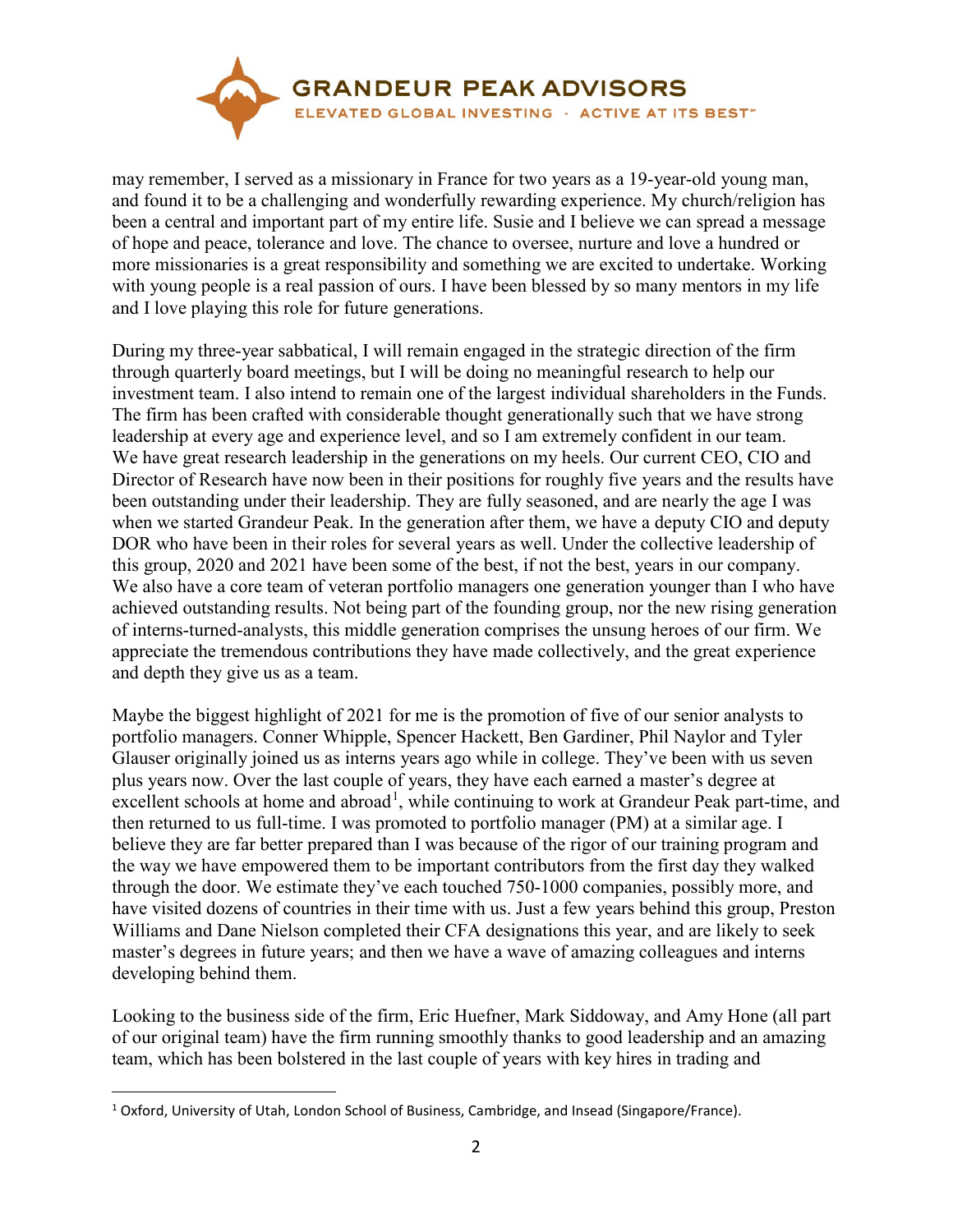

compliance. I've mentioned before that the strength of our business team allows me to sleep comfortably at night. I'm confident they will not miss a beat in the years ahead. Beyond our people, our structure is also a true strength. One of the really unique aspects of our performance has been achieving this performance with a very long list of holdings compared to peer funds. No one would have predicted with our long list of holdings that we could be near the top of the peer group. Consensus thinking is that concentrated portfolios are the way to go when shooting for the top. Yet we've always believed that we will do better over the long-term by consistently hitting singles rather than by swinging for the fences, and I'd say we've proved this out over a ten-year period!

I believe this speaks to the power of our process and structure, and believe it bodes well for the consistency of our approach. The performance we have achieved has been generated from a very long list of companies across many geographies and industries, rather than a few big bets that carried the performance for the rest of the portfolio. I would encourage you to contemplate this, as it really demonstrates the secret sauce of Grandeur Peak.

We have particularly loved the structure of the Global Reach Fund, where we have small, focused industry teams managing individual tranches that form the foundation of our sector and industry work across all Funds. At Grandeur Peak, we believe the most important research role is that of an analyst. It's not the Chairman, or CEO, or CIO, or PM, it's the analyst role where we need each research individual to contribute, even our most senior colleagues.

In 2021, our Health Care team has had an outstanding year, and our Technology team continues its long string of strong performance. The Industrials and Financials teams are also having a nice 2021. On the other hand, our Consumer team has perhaps had its toughest year in our history. Our big internet retailing and related stocks faced very tough comparisons against their great 2020 and gave up many of last year's big gains. This has held our performance back a bit, in the last quarter especially, but we remain optimistic about the long-term prospects of these consumer names. We are also hopeful that their recent underperformance is nearing the bottom, and we're looking for opportunities to add to positions given the sizeable corrections we've seen in many of the names.

We are also really excited about our geographic effort, seeking to replicate what we've done on the industry front with Global Reach. We've been building a comparable team effort on the geography side for years, and we're now ready to see these team members run their own product as a sister strategy to Global Reach. Ironically, the best progress we've made on the geography front in recent years is in the US. Being a new global firm in 2011, and feeling the internal pressure to be truly global, we set our primary focus on international markets. This turned out to be perhaps our biggest mistake over the past decade. Warren Buffet's quote, "Never bet against America," rings in my ears. We unfortunately did just that. We felt US equities were expensive, but what we didn't fully appreciate was the number of amazing, new generation companies developing into strong mid-cap US companies. Fortunately, launching the US Stalwarts Fund in March of 2020 helped bring this back into focus for us. The success our US Stalwarts Fund,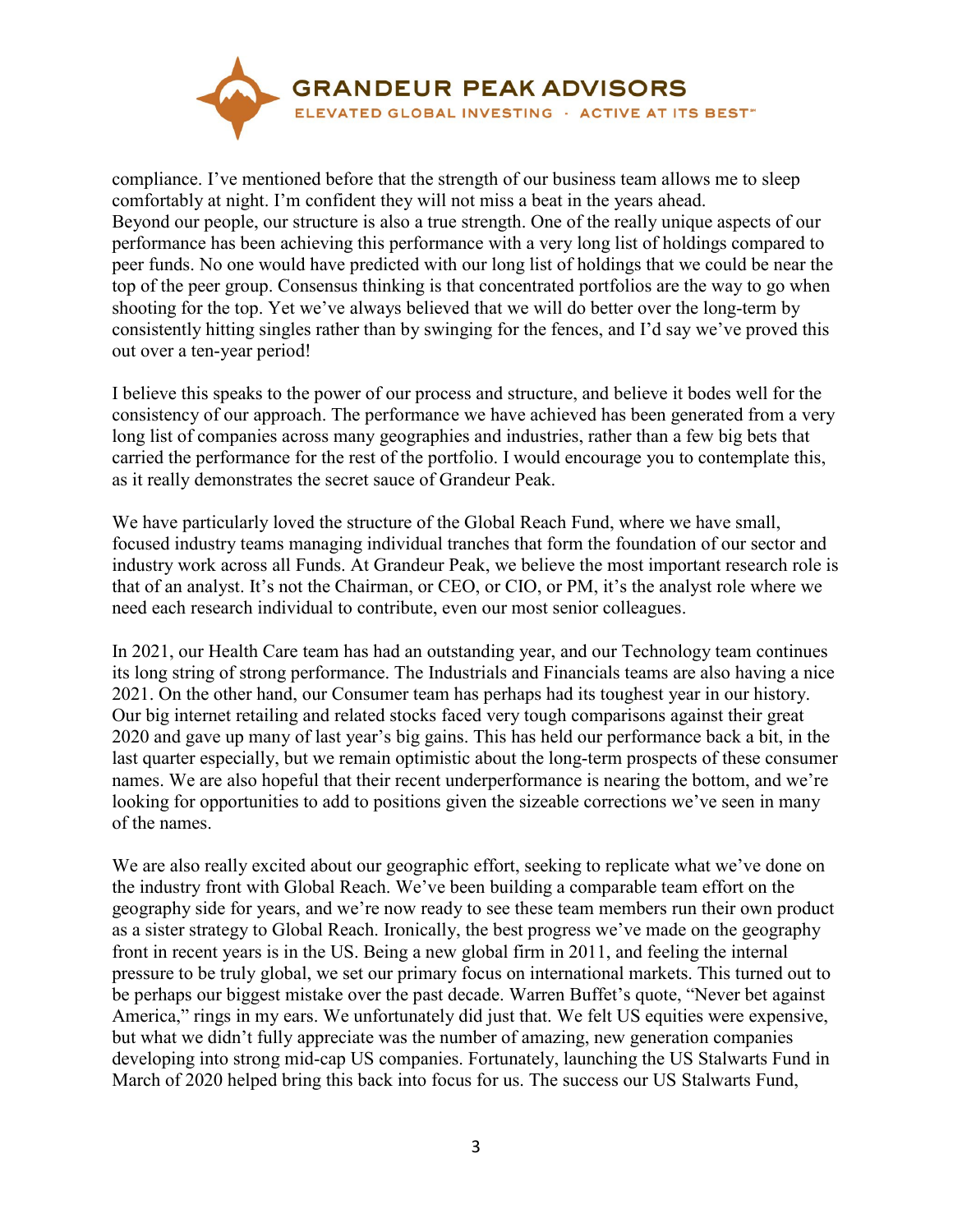

timed nicely at the bottom of the market's Covid-19 retreat, puts it among the leading US funds over this period, and it has provided valuable perspective for all of our global funds. I think it's worth noting that we have achieved our decade of outperformance on the Global Opportunities Fund despite the Fund having significantly lower weight in US companies compared to both the benchmark and peer funds; and similarly, the outperformance of the International Opportunities Fund has come despite a significantly higher weight in Emerging Markets than the benchmark and peers. We got those weightings totally wrong, but it speaks to the quality of our underlying stock picking that we were able to more than make up for our weighting mistakes.

As of September  $30<sup>th</sup>$ , we've grown to about \$8.5 billion in assets under management—a great success for a firm just ten years old. But it's important to note that our goal is not to get big, but rather to be great. Many of our strategies remain hard closed and we don't expect that to change. We are hopeful to be adding our first international clients shortly in the products where we do still have a little remaining capacity, a goal that was part of our original ten-year plan to help us be truly global. The firm is now 49 people strong, 41 full-time and 8 part-time, with 36 in research and 13 on the business side. We don't anticipate adding significantly to our team, as we feel the size is about right, but I wouldn't be surprised if in three years, we've inched a little higher given our history of doing so.

I call the past decade the "foundation decade" for us. While we have built a great foundation over the last ten years, it's important we recognize that we cannot call ourselves "world class" yet. So, I am declaring the next decade, the "world-class decade." I do believe we are already world class in touching the global universe of companies and in identifying those that are among the best growth companies. I feel no one has been better than us at going broad and finding interesting companies. Where we need to become more world class is in truly knowing our companies and understanding their competitive positions, business models, management teams, growth opportunities, and weaknesses better than anyone else. We still need to be much better at going deep. In our Strategic Plan for the coming decade, we have major initiatives aimed at world-class research. That will be our primary focus, not getting big.

For example, we believe ESG factors (which we refer to as Sustainability), will be increasingly important to the long-term sustainability of companies over the next decade and beyond. At Grandeur Peak, we have always focused on finding and buying what we believe to be very highquality companies. As such, sustainability factors have always been part of our analysis, but we see the importance of these factors growing tremendously in the years ahead. As you probably know, we created an internal sub-committee several years ago to specifically help us better understand sustainability factors, their relative importance, and how to calibrate our companies relative to the risks and opportunities presented by these factors. We also created an external advisory board of experts to help us understand and evaluate sustainability issues relative to our companies. We don't believe you can outsource this work to independent rating firms that are simply checking boxes. We are applying this effort to each name we own, across all of our strategies, and we are understanding our companies better because of it. We are especially excited to be having more meaningful engagement with our companies on these topics, and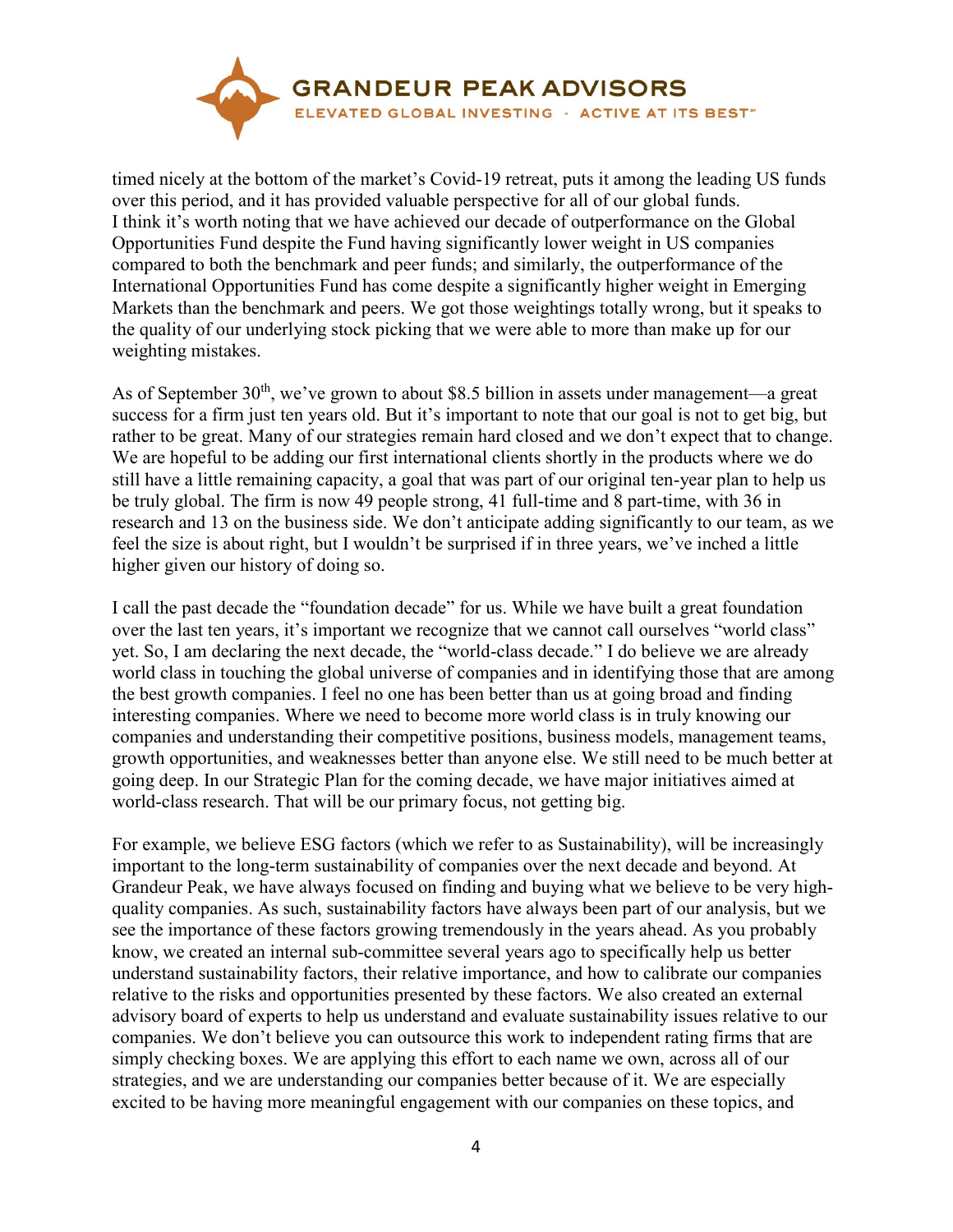

seeing positive change. We will be pushing much further in this regard to find great companies and to help our companies build more sustainable futures.

Another important topic is the woeful lack of women and underrepresented groups in our industry. There is no good reason for this to be the case. In 1981, I started in this business at Wasatch Advisors as a 16-year-old high school kid. My boss was a woman, Cindy Firestone. Cindy has been a great inspiration to me over my entire career. Wasatch was one of the pioneers in mutual funds and one of the amazing accomplishments of Cindy's career was building the entire back office, operations and compliance, for Wasatch's new mutual funds. Cindy was someone who believed in me despite my weaknesses (which included one day falling asleep on the job). Cindy also had the courage to share a scripture with her partners once when she had felt we were too focused on money: "for what will it profit a man if he gains the whole world, and loses his own soul?" I've never forgotten her courage, and that quote has remained with me to this day.

At Grandeur Peak, I'm grateful to have many great women in similar operational roles who are no less inspirational—Amy Hone, Angela Bowcutt, Amy Johnson, Deanna Naylor, Jenny DeWaal, and Cheryl Farr.

Another amazing female colleague at Wasatch who inspired me was Karey Barker. Karey and I grew up together as analysts and then became PMs and partners in the firm at the same time. In stock picking, Karey was not afraid to think differently. One of her big winners was Express Scripts, a tiny St. Louis-based company she found in the early 90s for something like 20 cents a share as I recall (split adjusted). It went on to be an S&P 500 company and was acquired in 2018 by Cigna for over \$90 a share. It was one of Wasatch's biggest winners. Karey's work and influence was critical far beyond stock picking as a member of the firm's Executive Team. Karey moved on to an adjacent industry as a venture capital investor when she founded Cross Creek Advisors in 2006. We're grateful at Grandeur Peak to be partners with Karey and the Cross Creek team today in our research efforts—to get to know companies even before they come public.

We are grateful to be minority owners and to partner with Rondure Global Advisors, a femaleowned advisor led by Laura Geritz, and our sister firm. Rondure has hired two new veteran female portfolio managers in the past year, Jennifer McCulloch Dunne and Lydia So, with amazing pedigrees from successful global firms. It is so exciting for us to work side-by-side and talk stocks with such a strong team. Rondure has a little over \$300M in assets under management, and I believe they are in the process of creating something great. If you haven't looked at the Rondure team lately, they are worth checking out.

We are of course thrilled to have our own passionate, seasoned, and skilled female portfolio managers –Amy Hu Sunderland, Liping Cai, and Juliette Douglas—and we're excited to see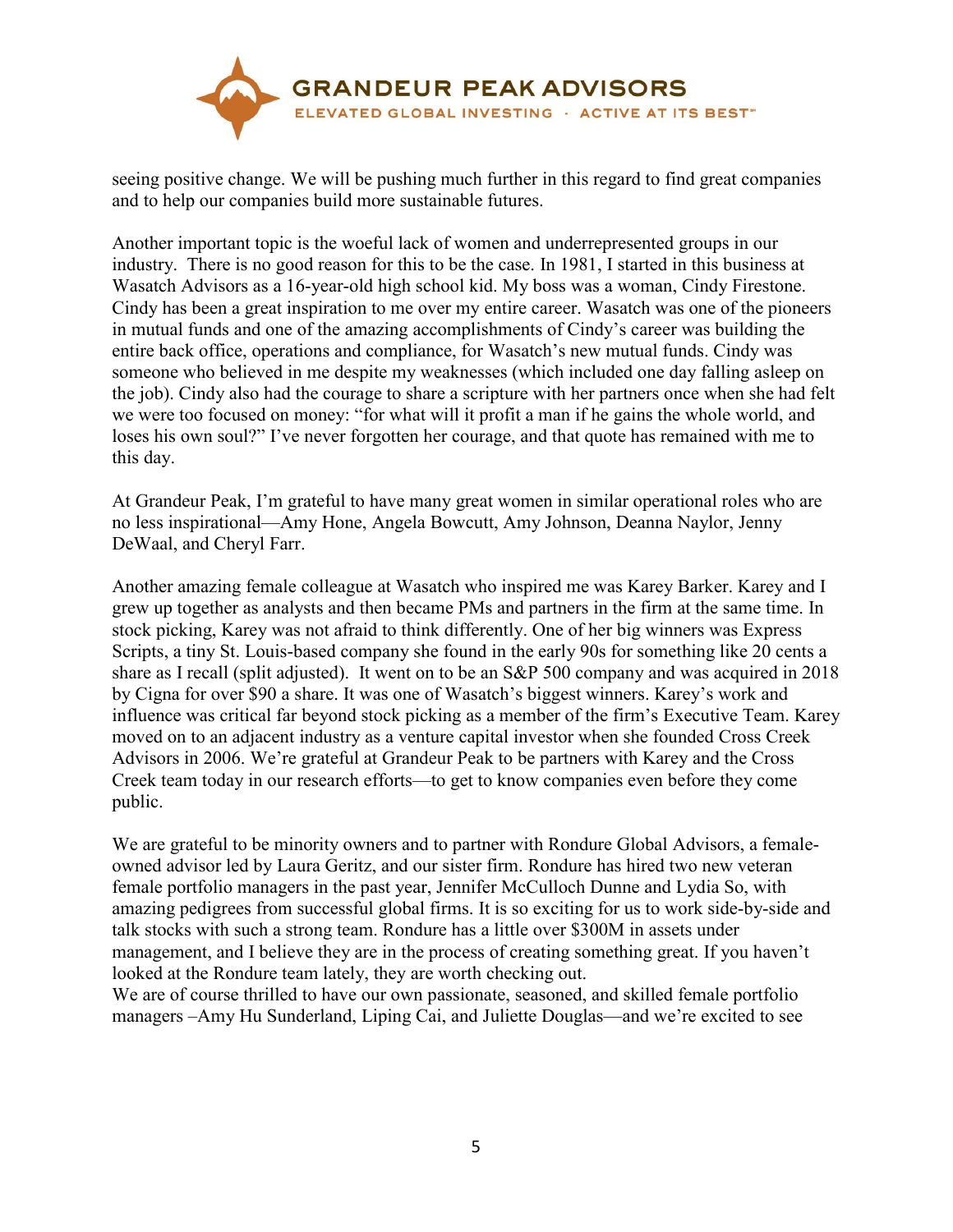

them getting well-deserved recognition. Amy Hu Sunderland was recently named one of the top ten female portfolio managers in the US by Citywire<sup>[2](#page-5-0)</sup> for example.

But candidly, we have struggled to build our female analyst team. We currently have one female analyst, Miranda Jacobs, and two interns, Miranda Lamb and Alexis Watson. It has been tough to find female interns interested in asset management, and those we have brought on have often chosen different careers as they finished college. We are taking steps with local colleges and in our community to help young female students become familiar with finance earlier and to better understand the opportunities available to them in our industry. We have an internal WAM (Women in Asset Management) group that meets regularly, and we have joined the 100Women organization to help build a local chapter in Salt Lake. We believe our industry should be far more gender balanced, but we are also fundamentally selfish in wanting more women on our team because they bring different and valuable thoughts, approaches, and insights to our analysis.

Similarly, we have struggled to attract individuals from other under-represented groups. The homogeneity of our state is a bit of a headwind, but frankly we haven't put enough effort here. This fall we are participating in a relatively new program through the University of Utah to recruit interns from Howard University to spend next summer in Salt Lake with one of a number of local companies, including Grandeur Peak.

We have traditionally hired our interns as undergrads at our local universities, but we are exploring whether other approaches may complement our efforts and be more effective to build the diversity of our team.

Grandeur Peak has two tag lines. "Elevated Global Investing" was the first. We are believers in being "all in" global. We have spent a decade being one global team and connecting investing dots globally, across all geographies from frontier to emerging to developed countries. We intend to continue this for decades to come. Our other tag line is "Active at its Best." We make no apologies for being active investors. We're actually excited by the continuing industry trend toward passive investing, as we think the pendulum towards passive has swung too far, which we believe will make our active approach easier and more effective going forward. Our challenge is to be the very best at active investing = world class. This is the mantra you will hear from us this decade, from the Chairman down to the newest intern. We are not yet where we want to be. I do want to say a few things about the current market…

First, in general we feel the market is on the expensive side and we wonder if growth stocks are due for a greater correction than the mini corrections we've seen on and off for a year now. It's possible that the growth style of investing, which we subscribe to, could pause in the coming year or so. On the other hand, we love the global investment universe and we are still finding off-

 $\overline{a}$ 

<span id="page-5-0"></span><sup>&</sup>lt;sup>2</sup> "Winning Women," Citywire Professional Buyer, Issue 84, June 2021.

<https://www.grandeurpeakglobal.com/documents/grandeurpeakglobal-en-20210607.pdf> Note: No fee was paid for the award. Please visit https://citywireusa.com/professional-buyer/funds-and-managers for more information about their rating and ranking criteria.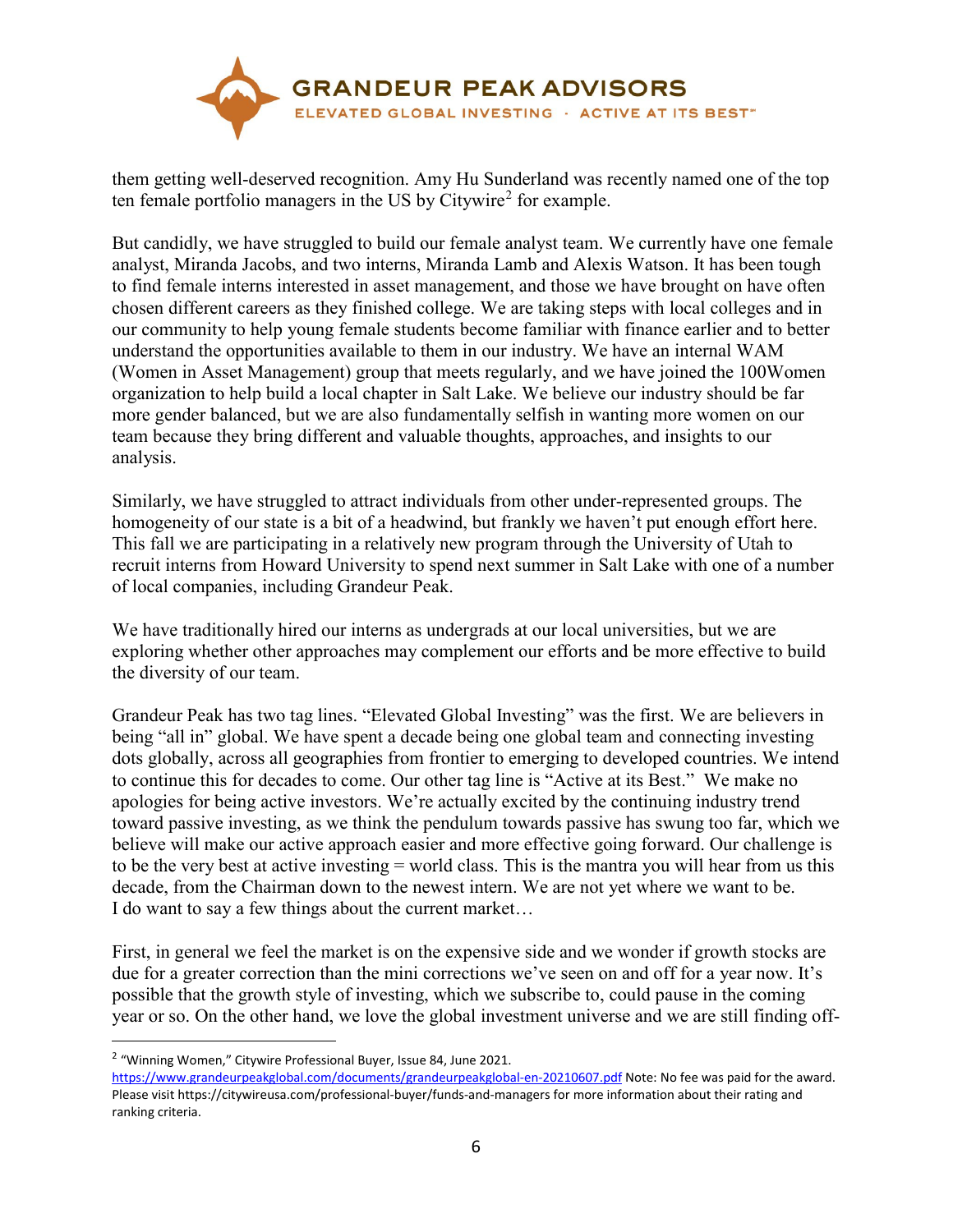

the-beaten-path ideas that look interesting. We are world class at finding names that others don't. The other positive is that we are more value sensitive than most of our growth peers. This has not helped us in the past decade, but it's our hunch that in the coming years, it might be a strength relative to others. We saw that play out in the Q1 value run earlier this year for example. But to be clear, we remain focused on finding best-in-class growth companies, just at prices where we believe we can get a nice return over the long-term.

Second, inflation and interest rate predictions are not our forte. We are definitely seeing significant inflation everywhere. Some of our companies have benefited from it, while others have surprised us on the downside. Will inflation last? And will it result in a big move up in interest rates? We aren't sure. As always, however, we hang our hats on the quality of our companies. Difficult environments are good for great companies. It's their time to shine and take market share. We tend to be fence sitters on making big calls on economic issues, and frequently have bets on both sides. Our strategy remains to stay focused on great companies that can manage through difficult economic issues. This is our primary strategy vis-a-vis inflation and interest rates.

Third, China is a big question for all investors. China is a massive country, with one-fifth of the world's population. Most project China's GDP will surpass the US in the not-too-distant future. Our view for now is that China is still a place we want to be investing, though we aren't blindly moving ahead. We're staying cautious. We believe the China-based companies we're investing in are doing good things for the Chinese people and beyond.

We hear the outcry against China in regards to ethnic populations. This is very concerning to us and we're giving it full consideration. We're also watching the Chinese actions in Hong Kong and overtures regarding Taiwan, and are considering that in our thinking.

Recent Chinese moves against aggressive capitalism have not been subtle. This has crushed certain industries in the Chinese stock market. We've been hurt by this, but not too badly. Some of the move against capitalism may be healthy. China has had a tremendous amount of fraud, which we believe might be reined in, and many companies in China are overly aggressive and perhaps this will add some caution, which could also be healthy.

Understanding China is so important to understanding the global landscape, including the United States. We're sticking with our investments in China for the time being. Historically, we've been significantly overweight China, and have thought the benchmarks underrepresent China significantly. In the most recent years, our bottom-up view has led us to be less overweight in China because of the turmoil.

Turning to closing comments, I recently had a chance to watch a documentary about the twentyyear anniversary of 9/11. While watching it, I sat in the same seat I was in when I saw the devastating fall of the Twin Towers on television. It brought back so many memories and it brought home to me a reminder that life is precious and each of us must remember that every day.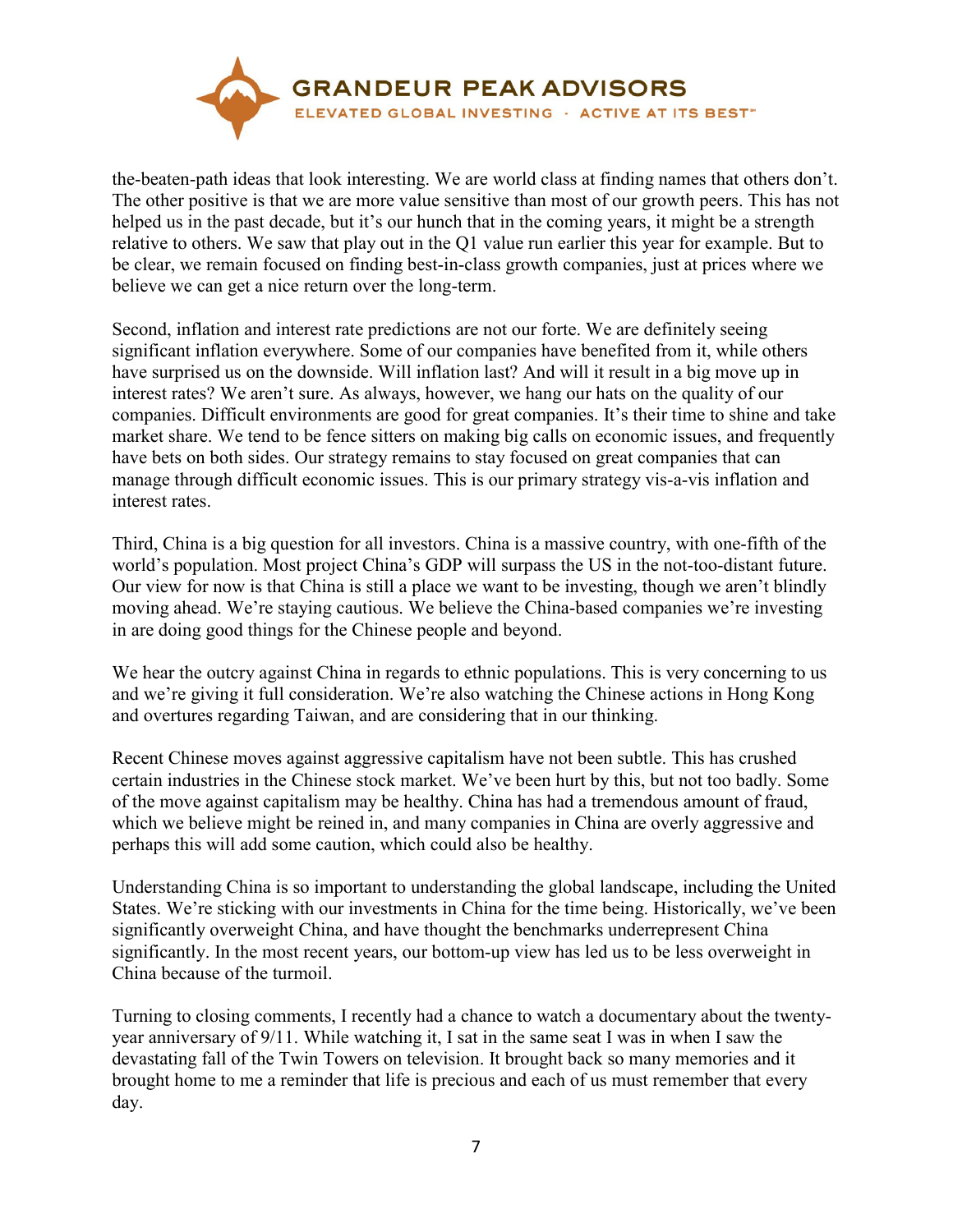

To see the heartbreaking loss again of those front-line workers who went into those buildings to save the lives of others, and to see the loss of so many from our own industry who worked in those buildings, was a reminder of what is most important in life…loving and connecting with those around us each day.

On this note, we have heavy hearts at the end of this year. Earlier this year, on January 21<sup>st</sup>, we lost Keefer Babbitt to a mental health battle. Keefer was a model friend and colleague at Grandeur Peak. He set the bar for each of us on how to work with class, integrity, and wisdom. We will forever miss Keefer. I ask each of you reading this, when you are done reading, pick up your phone and call or text someone a kind message to uplift them, or go into the office next door and lift a colleague who may be struggling. We can do more as a society to help those suffering from depression and mental illness. I can and will do more. My heart aches for Keefer's loss as I ponder his great, nearly ten-year contribution to Grandeur Peak.

At times I feel our job of just "making money" is not that meaningful. But then I am reminded of the best day of my career, when I received an anonymous phone call from a single mother who reached out to personally thank me for taking care of her finances as the dot com bubble burst. The mutual funds I was managing at the time held in there ok for her while many of her friends lost everything. She explained that she was still able to send her two children to get college educations because her money was with us.

At Grandeur Peak we will always take our job seriously and give our very best effort to manage your funds with great care and thought. We cannot guarantee future performance. We can only make sure we have a good game plan and leave everything on the field of play to execute that game plan. That's what we intend to do in the next decade, to attempt to be nothing short of a world-class team and organization. I look forward to climbing another higher peak with you in ten years.

I was recently at a funeral with a friend. His father had died at 95. He had started a successful construction company at the age of 57 and went to work nearly every day until he died. When my friend tried to ask his father about the afterlife a few days before his passing, his dad only wanted to know what the size of the cement pour was they had done the day before. That's where I want to be when I'm 95. I hope to make it there and be asking our younger generation what the new stock was that we bought on the day I pass. So don't think for a second that I won't be back after my three-year sabbatical! I so look forward to a bright future at Grandeur Peak Global Advisors!

Sincerely,

## *Robert*

Robert Gardiner, CFA Chairman & Co-Founder Grandeur Peak Global Advisors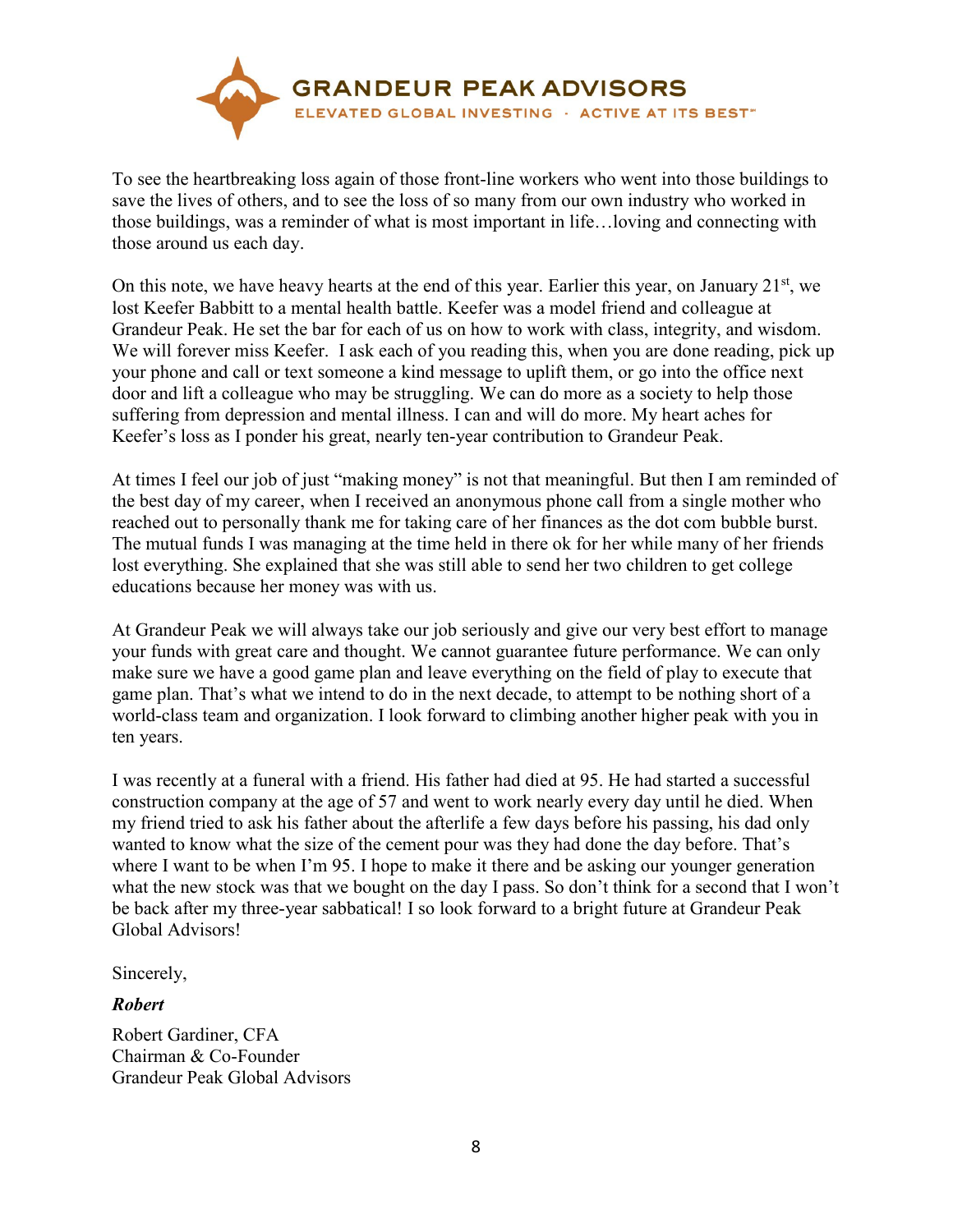

## Returns as of October 18, 2021 for our Funds and their respective Benchmarks were as follows: Total Returns (returns are annualized for periods over 1 year)

|                                                                    |            |            |             |                 |                 |                  | <b>Since</b> |
|--------------------------------------------------------------------|------------|------------|-------------|-----------------|-----------------|------------------|--------------|
|                                                                    | <b>QTD</b> | <b>YTD</b> | <u>l yr</u> | $3 \text{ yrs}$ | $5 \text{ yrs}$ | $10 \text{ yrs}$ | Inception*   |
| Global Opportunities, Investor Class (GPGOX)                       | 1.72%      | 20.65%     | 42.30%      | 27.51%          | 19.92%          | 17.00%           | $17.11\%$    |
| Global Opportunities, Institutional Class (GPGIX)                  | 1.69%      | 20.68%     | 42.41%      | 27.73%          | 20.12%          | 17.30%           | 17.41%       |
| MSCI All-Country World Small Cap Index <sup>i</sup>                | $2.67\%$   | 17.05%     | 37.86%      | 15.28%          | $13.71\%$       | 12.35%           | $12.43\%$    |
| MSCI All-Country World Investible Market Index <sup>ii</sup>       | $3.39\%$   | 15.58%     | 29.37%      | 16.48%          | 14.67%          | $12.19\%$        | $12.22\%$    |
| Intl Opportunities, Investor Class (GPIOX)                         | 2.04%      | 17.77%     | 34.15%      | 22.96%          | 16.46%          | 15.15%           | 17.00%       |
| Intl Opportunities, Institutional Class (GPIIX)                    | $2.02\%$   | 18.09%     | 34.26%      | 23.26%          | 16.69%          | 15.40%           | 17.30%       |
| MSCI All-Country World ex-US Small Cap Index <sup>iii</sup>        | $1.72\%$   | 14.51%     | 33.13%      | 13.88%          | 11.40%          | $9.57\%$         | 9.44%        |
| MSCI All-Country World ex-US Investible Market Index <sup>iv</sup> | 2.15%      | 9.46%      | 25.50%      | $12.02\%$       | 10.31%          | $7.93\%$         | 7.80%        |

Returns as of March 31, 2022 for our Funds and their respective Benchmarks were as follows: Total Returns (returns are annualized for periods over 1 year)

|                                                                                                             |            |            |                 |                 |                 |                  | Since      |
|-------------------------------------------------------------------------------------------------------------|------------|------------|-----------------|-----------------|-----------------|------------------|------------|
|                                                                                                             | Quarter    | <b>YTD</b> | $1 \,\text{yr}$ | $3 \text{ yrs}$ | $5 \text{ yrs}$ | 10 <sub>yr</sub> | Inception* |
| Global Reach, Investor Class (GPROX)                                                                        | $-16.74%$  | $-16.74%$  | $-3.85%$        | 17.26%          | 12.97%          | n/a              | 12.26%     |
| Global Reach, Institutional Class (GPRIX)                                                                   | $-16.67%$  | $-16.67%$  | $-3.59%$        | 17.55%          | 13.26%          | n/a              | 12.52%     |
| MSCI All-Country World Small Cap Index <sup>v</sup>                                                         | $-6.15%$   | $-6.15%$   | 0.04%           | 12.22%          | 10.01%          | n/a              | 9.70%      |
| MSCI All-Country World Investible Market Index <sup>vi</sup>                                                | $-5.37%$   | $-5.37\%$  | 6.75%           | 14.03%          | 11.92%          | n/a              | 10.39%     |
| Global Explorer, Institutional Class (GPGEX)                                                                | $-14.76%$  | $-14.76%$  | n/a             | n/a             | n/a             | n/a              | $-12.80%$  |
| MSCI All-Country World Small Cap Index                                                                      | $-6.15%$   | $-6.15%$   | n/a             | n/a             | n/a             | n/a              | $-2.80\%$  |
| MSCI All-Country World Investible Market Index                                                              | $-5.37%$   | $-5.37%$   | n/a             | n/a             | n/a             | n/a              | $-3.34%$   |
| Global Opportunities, Investor Class (GPGOX)                                                                | $-16.73%$  | $-16.73%$  | $-3.67\%$       | 19.07%          | 14.02%          | 13.44%           | 14.38%     |
| Global Opportunities, Institutional Class (GPGIX)                                                           | $-16.73%$  | $-16.73%$  | $-3.38%$        | 19.26%          | 14.31%          | 13.75%           | 14.68%     |
| MSCI All-Country World Small Cap Indexi                                                                     | $-6.15%$   | $-6.15%$   | 0.04%           | 12.22%          | 10.01%          | 10.10%           | 11.14%     |
| MSCI All-Country World Investible Market Indexii                                                            | $-5.37%$   | $-5.37%$   | 6.75%           | 14.03%          | 11.92%          | 10.51%           | 11.36%     |
| Global Stalwarts, Investor Class (GGSOX)                                                                    | $-18.51%$  | $-18.51%$  | $-2.57%$        | 16.31%          | 13.39%          | n/a              | 13.67%     |
| Global Stalwarts, Institutional Class (GGSYX)                                                               | $-18.44%$  | $-18.44%$  | $-2.31%$        | 16.63%          | 13.69%          | n/a              | 13.96%     |
| MSCI All-Country World Mid Cap Indexvii                                                                     | $-6.15%$   | $-6.15%$   | 0.04%           | 12.22%          | 10.01%          | n/a              | 10.83%     |
| MSCI All-Country World Small Cap Indexi                                                                     | $-6.46%$   | $-6.46%$   | 3.64%           | 12.23%          | 10.20%          | n/a              | 10.50%     |
| Global Micro Cap, Institutional Class (GPMCX)                                                               | $-17.64%$  | $-17.64%$  | $-10.71%$       | 19.03%          | 12.89%          | n/a              | 12.85%     |
| MSCI All-Country World Small Cap Indexi                                                                     | $-6.15%$   | $-6.15%$   | 0.04%           | 12.22%          | 10.01%          | n/a              | 10.38%     |
| MSCI World Micro Cap Indexviii                                                                              | $-6.57%$   | $-6.57%$   | $-4.64%$        | 13.94%          | 9.61%           | n/a              | 10.61%     |
| Global Contrarian, Institutional Class (GPGCX)                                                              | $-3.81%$   | $-3.81%$   | 5.65%           | n/a             | n/a             | n/a              | 19.78%     |
| MSCI All-Country World Small Cap Value Indexix                                                              | $-1.82%$   | $-1.82%$   | 5.83%           | n/a             | n/a             | n/a              | 12.47%     |
| MSCI All-Country World Small Cap Index <sup>i</sup>                                                         | $-6.15%$   | $-6.15%$   | 0.04%           | n/a             | n/a             | n/a              | 13.58%     |
| Intl Opportunities, Investor Class (GPIOX)                                                                  | $-18.28%$  | $-18.28%$  | $-6.06%$        | 14.64%          | 10.55%          | 11.54%           | 12.37%     |
| Intl Opportunities, Institutional Class (GPIIX)                                                             | $-18.29%$  | $-18.29%$  | $-5.95%$        | 14.86%          | 10.74%          | 11.79%           | 12.60%     |
| MSCI All-Country World ex-US Small Cap Index <sup>x</sup><br>MSCI All-Country World ex-US Investible Market | $-6.43%$   | $-6.43%$   | 0.44%           | 10.66%          | 8.30%           | 7.68%            | 8.22%      |
| $Index^{xi}$                                                                                                | $-5.49%$   | $-5.49%$   | $-0.84%$        | 8.36%           | 7.40%           | 6.26%            | 6.82%      |
| Intl Stalwarts, Investor Class (GISOX)                                                                      | $-19.33\%$ | $-19.33%$  | $-0.54%$        | 16.68%          | 13.17%          | n/a              | 13.66%     |
| Intl Stalwarts, Institutional Class (GISYX)                                                                 | $-19.25%$  | $-19.25%$  | $-0.24%$        | 17.00%          | 13.47%          | n/a              | 13.94%     |
| MSCI All-Country World ex-US Mid Cap Indexxii                                                               | $-6.64\%$  | $-6.64%$   | $-2.02\%$       | 7.64%           | $6.77\%$        | n/a              | 7.40%      |
| MSCI All-Country World ex-US Small Cap Index vi                                                             | $-6.43%$   | $-6.43%$   | 0.44%           | 10.66%          | 8.30%           | n/a              | 9.01%      |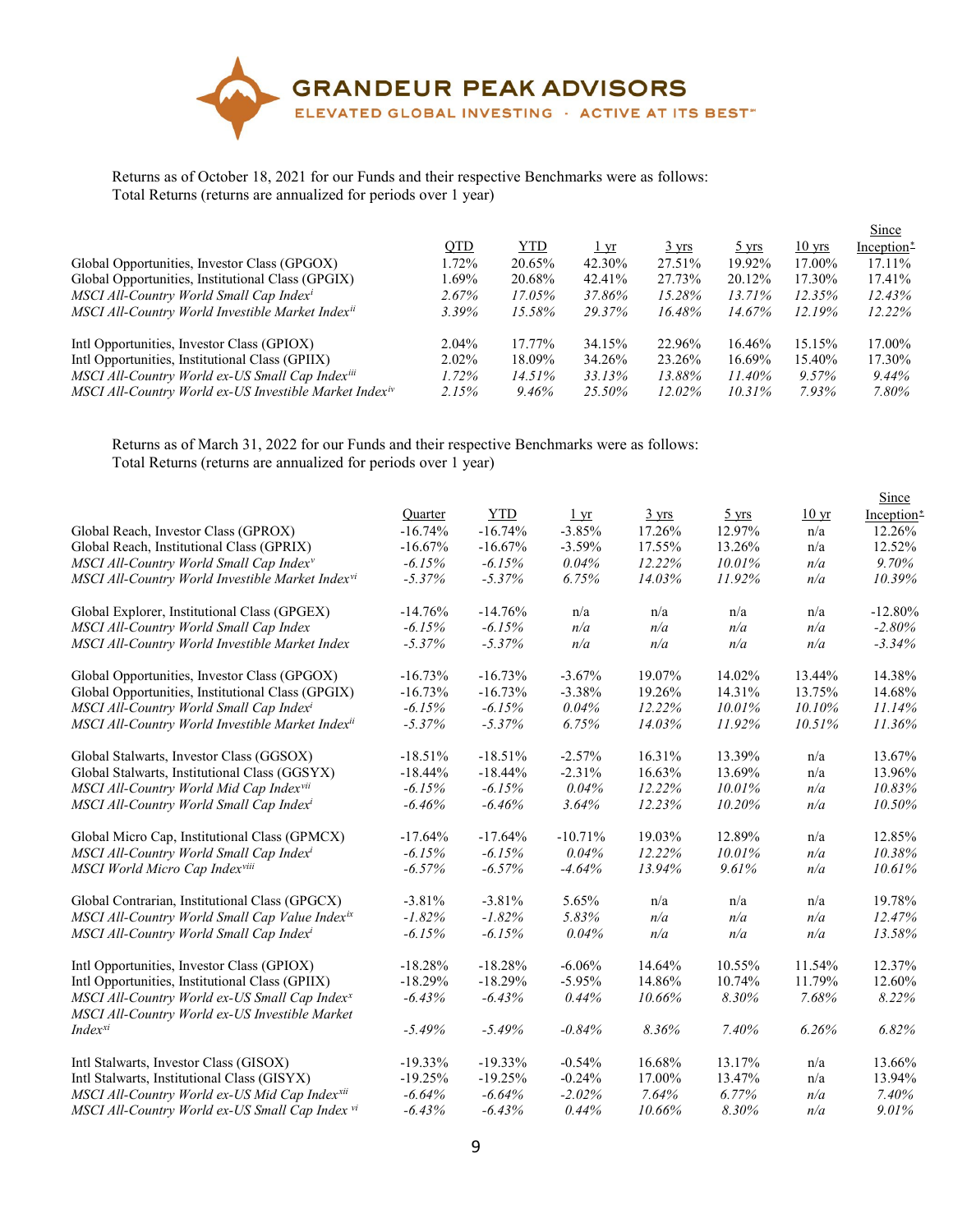

| EM Opportunities, Investor Class (GPEOX)         | $-10.90\%$ | $-10.90\%$ | $-4.88\%$ | 11.49%   | 7.53%    | n/a | 6.88%    |
|--------------------------------------------------|------------|------------|-----------|----------|----------|-----|----------|
| EM Opportunities, Institutional Class (GPEIX)    | $-10.80\%$ | $-10.80\%$ | $-4.65%$  | 11.75%   | 7.76%    | n/a | 7.12%    |
| MSCI Emerging Markets Smid Cap Indexxiii         | $-4.33\%$  | $-4.33\%$  | 2.37%     | $9.12\%$ | $7.12\%$ | n/a | $5.07\%$ |
| MSCI Emerging Markets Investible Market Indexxiv | $-6.59\%$  | $-6.59\%$  | $-9.18\%$ | $6.12\%$ | $6.57\%$ | n/a | 4.69%    |
| US Stalwarts, Institutional Class (GUSYX)        | $-16.08\%$ | $-16.08\%$ | $-2.20\%$ | n/a      | n/a      | n/a | 43.61%   |
| MSCI US Mid Cap Index <sup>xv</sup>              | $-6.15\%$  | $-6.15\%$  | 9.25%     | n/a      | n/a      | n/a | 44.07%   |
| MSCI US Small Cap Indexxii                       | $-5.91\%$  | $-5.91\%$  | $-0.30\%$ | n/a      | n/a      | n/a | 45.13%   |

<span id="page-9-0"></span>*Data shows past performance, which is not indicative of future performance. Current performance may be lower or higher than the data quoted. To obtain the most recent month-end performance data available, please visit www.grandeurpeakglobal.com. The Advisor may absorb certain Fund expenses, without which total return would have been lower. These expense agreements are in effect through August 31, 2021 for all funds, except Grandeur Peak Global Reach and Grandeur Peak Global Explorer Funds which have agreements in effect through August 21, 2023. Investment returns and principal value will fluctuate and shares, when redeemed, may be worth more or less than their original cost.*

∗ *Inception of the Grandeur Peak Global Opportunities Fund and the Grandeur Peak International Opportunities Fund is 10/17/2011; Inception of the Grandeur Peak Global Reach Fund is 6/19/2013; Inception of the Grandeur Peak Global Stalwarts Fund and the Grandeur Peak International Stalwarts Fund is 9/1/2015; Inception of the Grandeur Peak Global Micro Cap Fund is 10/20/2015; Inception of the Grandeur Peak Global Contrarian Fund is 09/17/2019. Inception of the Grandeur Peak US Stalwarts Fund is 3/19/2020. Inception of the Grandeur Peak Global Explorer Fund is 12/16/2021. This fund is new and has limited operating history.*

<span id="page-9-1"></span>*<sup>i</sup> The MSCI All-Country World (ACWI) Small Cap Index captures small cap representation across 23 Developed Markets (DM) and 24 Emerging Markets (EM) countries.*

<span id="page-9-2"></span>*ii MSCI All-Country World Investible Market Index (ACWI IMI) captures large, mid and small cap representation across 23 Developed Markets (DM) and 24 Emerging Markets (EM) countries. The index is comprehensive, covering approximately 99% of the global equity investment opportunity set.*

<span id="page-9-3"></span>*iii The MSCI All-Country World ex-US (ACWIxUS) Small Cap Index captures small cap representation across 22 of 23 Developed Markets (DM) countries (excluding the US) and 24 Emerging Markets (EM) countries.*

<span id="page-9-4"></span>*iv MSCI All-Country World ex-US Investible Market Index (ACWIxUS IMI) captures large, mid and small cap representation across 22 of 23 Developed Markets (DM) countries (excluding the US) and 24 Emerging Markets (EM) countries. The index is comprehensive, covering approximately 99% of the global equity investment opportunity set.*

<span id="page-9-6"></span><span id="page-9-5"></span>*<sup>v</sup> The MSCI All-Country World (ACWI) Small Cap Index captures small cap representation across 23 Developed Markets (DM) and 24 Emerging Markets (EM) countries.*

<span id="page-9-7"></span>*vi MSCI All-Country World Investible Market Index (ACWI IMI) captures large, mid and small cap representation across 23 Developed Markets (DM) and 24 Emerging Markets (EM) countries. The index is comprehensive, covering approximately 99% of the global equity investment opportunity set.*

<span id="page-9-8"></span>*vii The MSCI All-Country World (ACWI) Mid Cap Index captures mid cap representation across 23 Developed Markets (DM) and 24 Emerging Markets (EM) countries.*

<span id="page-9-9"></span>*viii The MSCI World Micro Cap Index captures micro-cap representation across 23 Developed Markets (DM) countries.*

<span id="page-9-10"></span>*ix The MSCI ACWI Small Cap Value Index is designed to measure the equity market performance of small-cap companies exhibiting overall value-style characteristics across developed and emerging markets globally. You cannot invest directly in these or any indices.*

<span id="page-9-11"></span>*<sup>x</sup> The MSCI All-Country World ex-US (ACWIxUS) Small Cap Index captures small cap representation across 22 of 23 Developed Markets (DM) countries (excluding the US) and 24 Emerging Markets (EM) countries.*